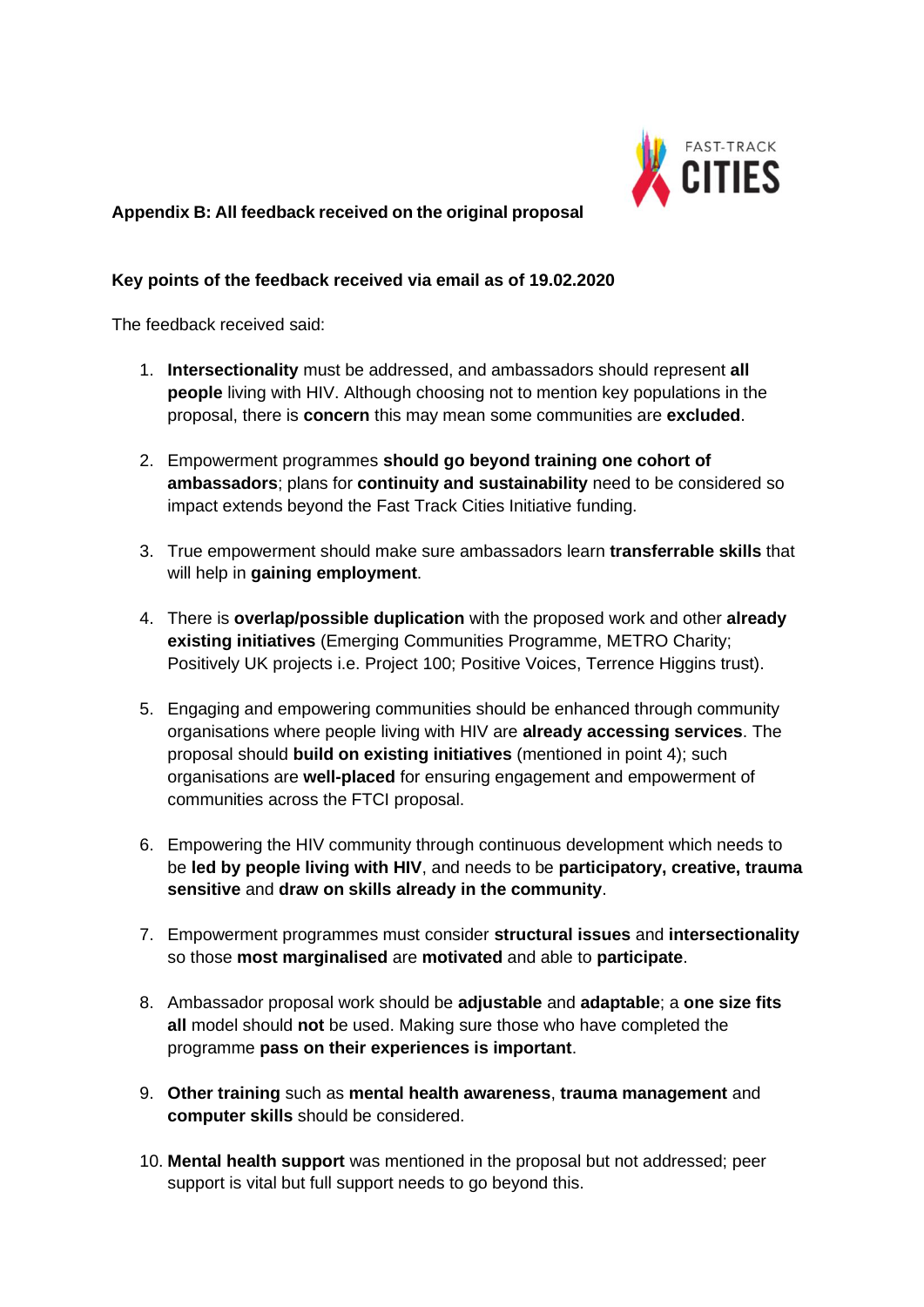### 11. How will **ambassadors appeal** to anyone **beyond the HIV sector**?

### **Key points of feedback received from the stigma engagement event workshop and individual reflections session:**

The feedback received at the engagement event said:

- 1. We must ensure ambassadors receive **adequate preparation** and **ongoing** support and supervision throughout the ambassador and peer support training process.
- 2. We should ensure the peer support work plans are holistic; they encompass the **complexities** of a person and co-morbidities too.
- 3. We should workshop and **research lived experience** around self-stigma to **inform design** (and engaging **outside of usual suspects**).
- 4. We must ensure robust **training**, and **capacity building** is included in the work design.
- 5. We need to link with the **improvement collaborative** to ensure work design is not being duplicated and to work with those who are **already engaged**.
- 6. We need to consider having a **real paid incentive** for people to be an ambassador.
- 7. We must have clear **terms of engagement and protocols for ambassadors,** so they have clarity in expectations of them.
- 8. We need to ensure ambassador training embraces a **trauma informed approach** and considers **mental health support** and training.
- 9. We need to consider the **tension** between supporting an **individual vs. the population** in the ambassador/empowerment programme and think about **how** we will best support the ambassadors we are training.
- 10. This work needs to be **co-produced** from a range of voices. We should endeavour to have **workshops** around **beliefs** or a '**London wide sense check'** so we are not '**lazy'** around **grouping** people.
- 11. We need to consider **multi-agency work/support** as people living with HIV may have **pre-existing vulnerabilities and co-morbidities**. We also need to consider the **multiple layers of stigma** that may impact people living with HIV.
- 12. We need to be clear on communicating **what we mean by 'peer'**. People belong to different peer groups and we must ensure people understand what peer support is so they do not feel excluded from accessing support.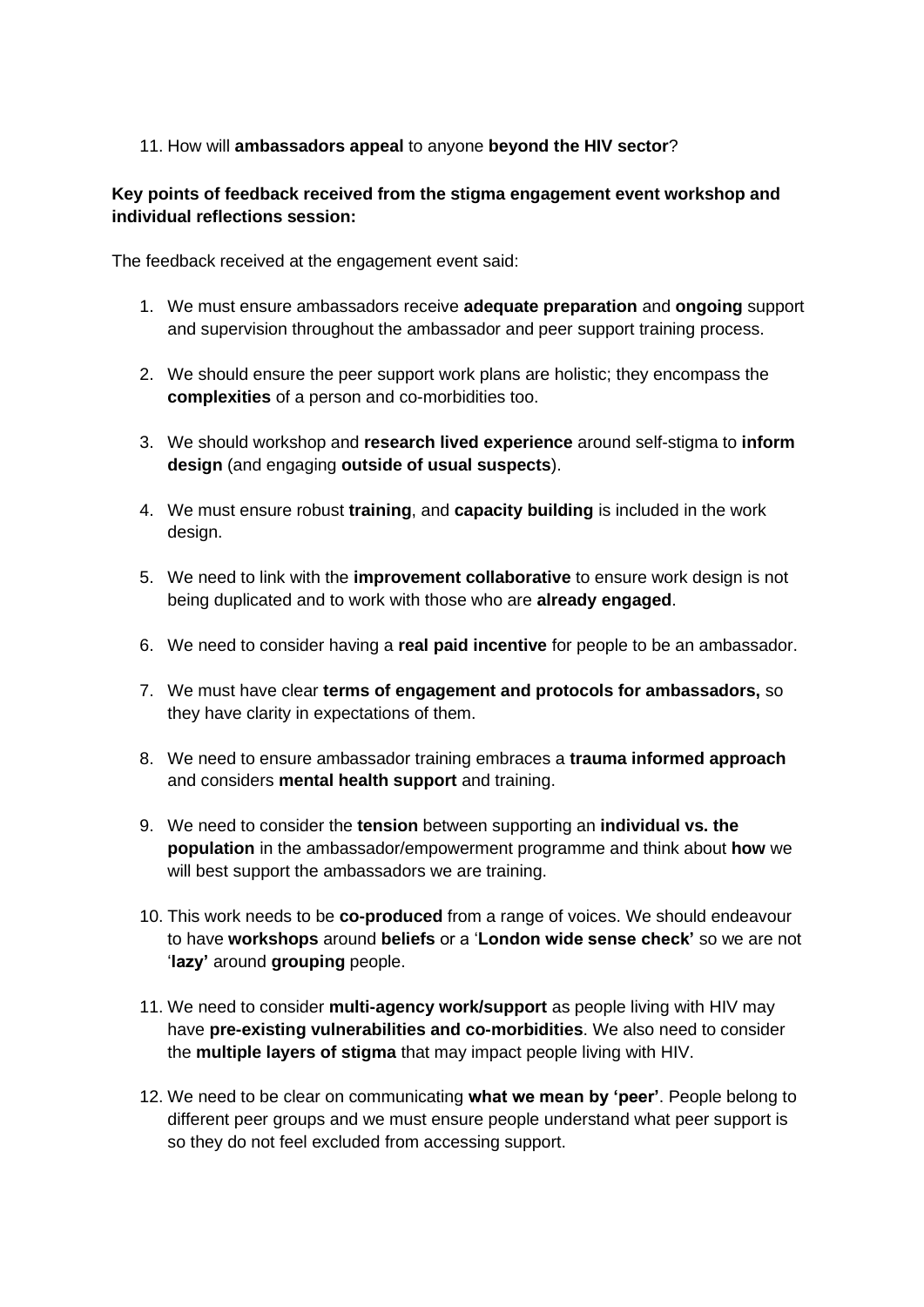## **Stigma in places/environments:**

### **Key points of the feedback received via email as of 24.01.2020**

The feedback received said:

- 1. The charter is recognised as **important** and **required** across health and social care.
- 2. There is some **overlap** with existing work a kite mark called **Positive Allies** from The University of Sunderland.
- 3. The charter should recognise **intersectionality** to be **inclusive** of all people living with HIV, including **undocumented migrants**.
- 4. The **timescale** to **expand** the charter beyond the NHS should be reviewed; waiting up to **two years** before expanding to government bodies/other organisations is **too long**.
- 5. Collecting **stories** from healthcare workers about HIV stigma is a good idea.
- 6. Working with **existing initiatives**, such as the **Healthy Workplace Charter** should be considered.
- 7. The charter is important, because **to tackle wider stigma** we need to **start in our own backyard first**. Specifically, feedback has been received regarding the experience of an individual living with HIV and **clinicians denying a link between antivirals and diabetes**.
- 8. Sometimes NHS staff have **little knowledge of initiatives** operating within **their hospitals**. The charter was supported as an **important first step** but warned that **changing culture** requires adequate **resource, training, monitoring and revision.**
- 9. Care needs to be taken in the **use of the positive voices survey** as **evidence** of HIV stigma within healthcare settings as it **measures perceived stigma**, which may represent **internalised** as **opposed** to **experienced/externalised stigma**.

### **Key points of feedback received from the stigma engagement event workshop and individual reflections session:**

The feedback received at the engagement event said:

- 1. More thought is required on how we plan to **incentivise trusts** and create **meaningful kitemarks** that NHS staff would be willing to support – how will we sell it?
- 2. We need to **define** exactly what we mean by **'stigma friendly'**.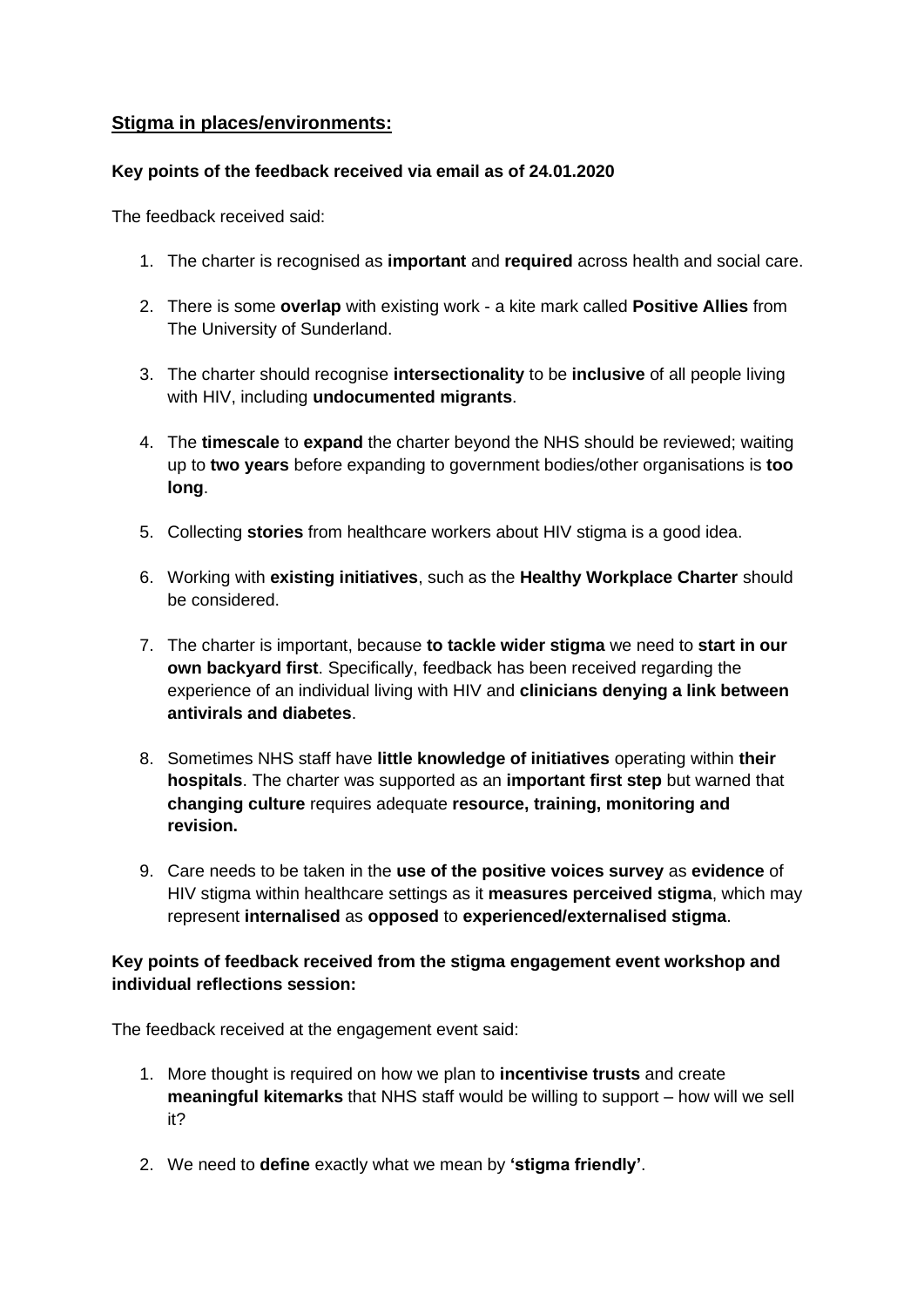- 3. We should undertake **baseline testing** by implementing a number of **pilot programmes** in those hospitals we know are keen to implement - quick wins which might encourage other trusts to follow suit.
- 4. Lets begin by **targeting** the places we know people are **experiencing stigma** E.g. Dentists, A&E.
- 5. We should **acknowledge** clinical confidence and knowledge are often a **barrier** for primary care.
- 6. **No shaming** we should think carefully about the **language** we use and move away from the term 'zero tolerance'.
- 7. Why don't we **survey NHS staff** and understand what methods they think would support the creation of a 'HIV friendly' environment.
- 8. We should facilitate a **feedback/reporting process** or portal where patients are encouraged to **share their experiences** creating links with peer support and **empowering people** to challenge negative experiences.
- 9. **CCGs and local authorities** should be involved.
- 10. More consideration could be placed on **addressing ALL forms of stigma**, not just HIV E.g. Hep C, Hate crimes.
- 11. Strong links and shared learning should be maintained across each of the **3 key areas as they all overlap**.
- 12. We need to encourage people to **start using their GPs** start with primary care and dentists.
- 13. We need the NHS to implement a **primary care model of HIV as a long-term condition** – through trained lead GPs.

# **Stigma in wider society: Shift the general public's perception of what HIV is in the 2020s for people living with HIV and those around them:**

### **Key points of the feedback received via email as of 24.01.2020**

The feedback received said:

1. Public engagement or promotional **material** needs to **highlight U=U.**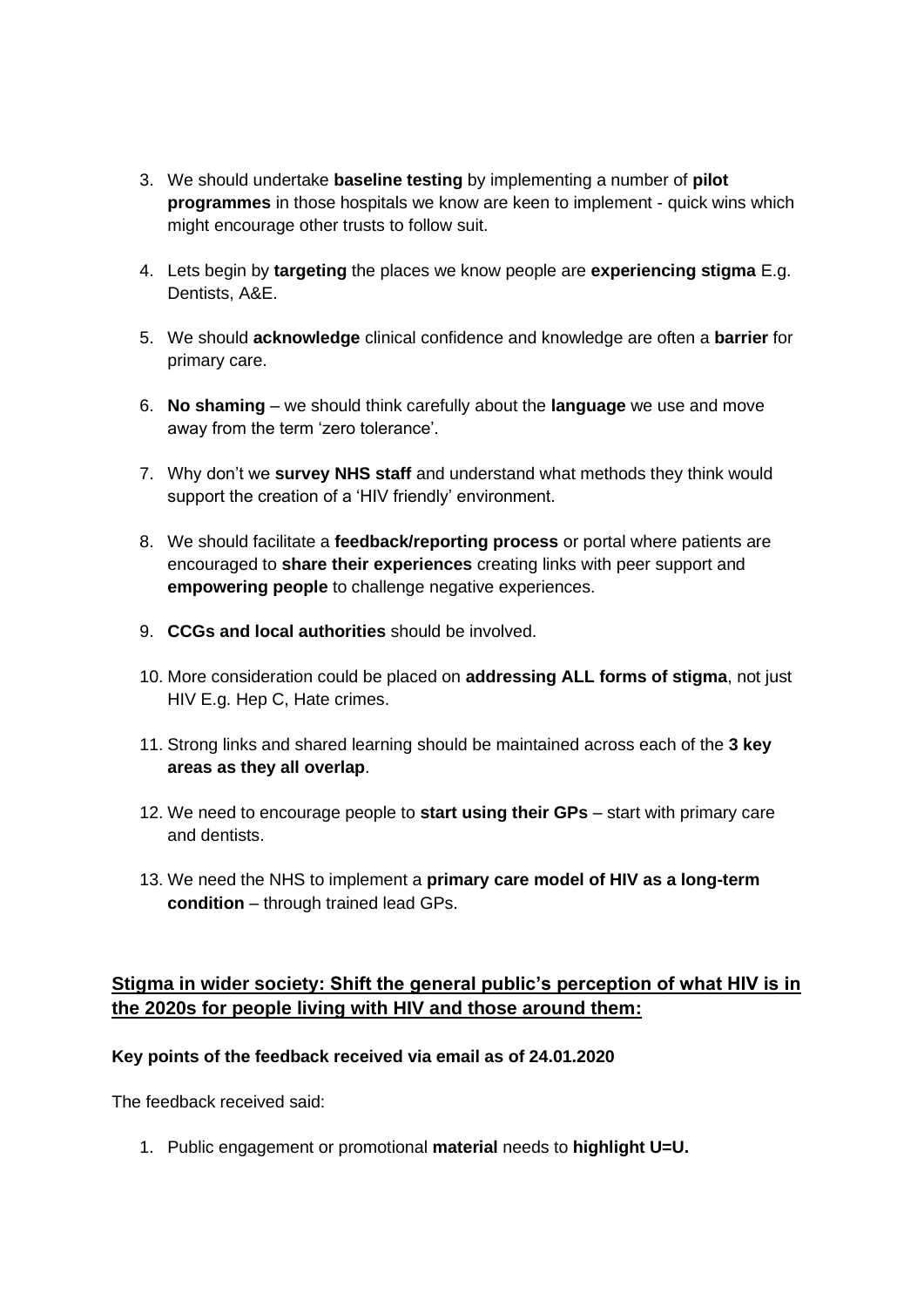- 2. The proposal should recognise and capitalise on the **impact of PrEP**, especially with **marginalised communities**.
- 3. **Concerns were raised about** creating a separate HIV brand for London, given there are already other stigma campaigns running in London, for example, Do It London, Can't Pass It On, It Starts With Me and National HIV Testing Week and other social media campaigns.
- 4. A suggestion was made that rather than creating a new campaign, the focus should be on amplification of **an already successful campaign** by providing **additional funds**. The FTCI proposal and Healthy London webpages are **conflicting**; the proposal suggests creating a new brand but a Healthy London web page suggests FTCI is looking to drive forward and amplify work.
- 5. Where is the **evidence** is suggesting **social media works better than posterbased campaigns**?
- 6. Having a campaign with a **mechanism to represent images** and **content** from people living with HIV is a **necessity**.
- 7. Using **Thrive** and **Time to Change models** is a good idea**,** as the use of such models have worked for certain organisations. There is an **opportunity** to **share methods** to contribute to success.
- 8. Although the Do It London campaign is very high profile and does a great job with combination prevention, it doesn't explicitly deal with stigma and the involvement of the HIV community is not there, particularly the African community.

### **Key points of feedback received from the stigma engagement event workshop and individual reflections session:**

The feedback received at the engagement event said:

- 1. We need to find the **current gaps** in reach and topic of existing campaigns (i.e. THT and LHPP) and **segment** the campaign to **address** these gaps.
- 2. We should target **schools** to ensure the next generation do not hold stigmatising views of HIV.
- 3. We should ensure any campaign is both **positive and celebratory**.
- 4. We should create **HIV allies** as part of the campaign to raise awareness and shift stigma **outside of the HIV sector**, for example by engaging with supermarkets and car dealers.
- 5. We need to **strengthen** what we **have already** and work with already existing campaigns to link up and boost communications.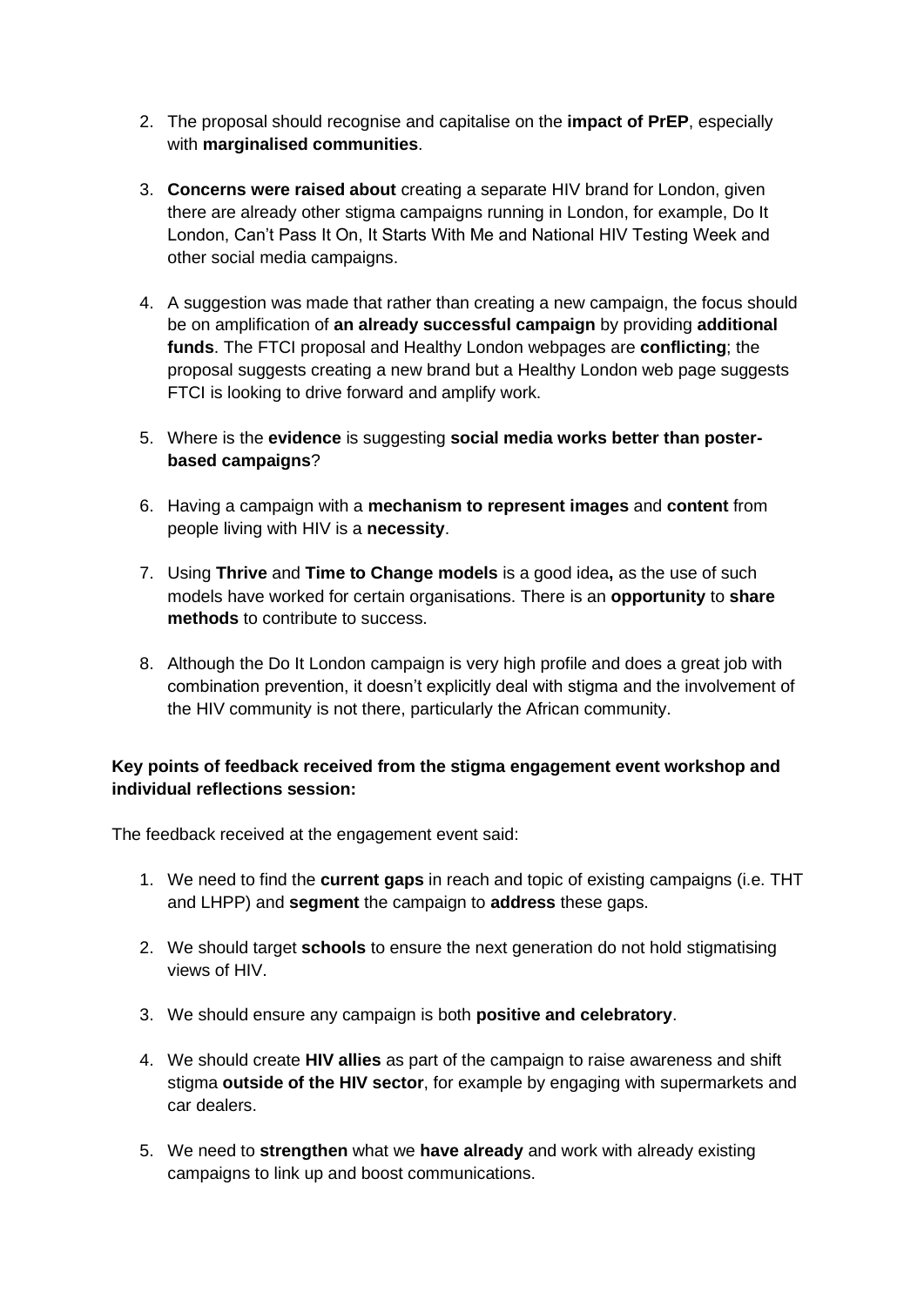- 6. We need to be aware of where communities **consume their information** (i.e. newspapers/TV, not always on mainstream social media). In particular, we must consider that **those not living well with HIV** may be the **hardest to reach**. The campaign to shift societal stigma should have a wide reach and this means reaching all people living with and without HIV.
- 7. Tackling societal stigma should not rest alone on people living with HIV. We must include the **HIV-** population as well as people living with HIV in any campaign plans.
- 8. Education about HIV **cannot** rest solely on the U=U message. There will **always** be people **not living well with HIV** and it is important to ensure they **do not** feel **marginalised** or **othered** by this kind of campaign. We must ensure a campaign has a wide focus, whilst simultaneously raising awareness about key topics, such as PrEP and U=U.
- 9. If we want to change the public's perception, we need to **engage with people outside the HIV world directly** by having separate engagement events and to work that would **appeal to the wider public**.
- 10. We need to do something big and bold and different to what has been done by existing campaigns. We should consider doing a **large march** across London/a big **south bank festival**/and or **story lines in soaps** or other **TV programmes** people already watch for enjoyment (**not documentary style**).
- 11. We should **use influencers/icons** to tackle stigma as a way of reaching the **wider public**.

### **General Feedback:**

The feedback received said:

- 1. The **language** in the document is **not accessible** for all. It is quite **hard to read** and requires you to have **at least a graduate degree** (as measured by the Gunning Fog Index), to fully understand the content. This is **contradictory** to the **proposal**, which states ensuring proposed **work is accessible** for all.
- 2. All people living with HIV should be **included** in any work, however it is a necessity to recognise **different communities** face **different intersectional stigmas** and **different initiatives** will need to be considered to tackle such stigmas. Differences should be spelt out at **early stages** so at implementation there is not a realisation that communities have been excluded and any work should be made wholly accessible.
- 3. There is **concern** about the **sustainability** of the work once funding has come to an end.